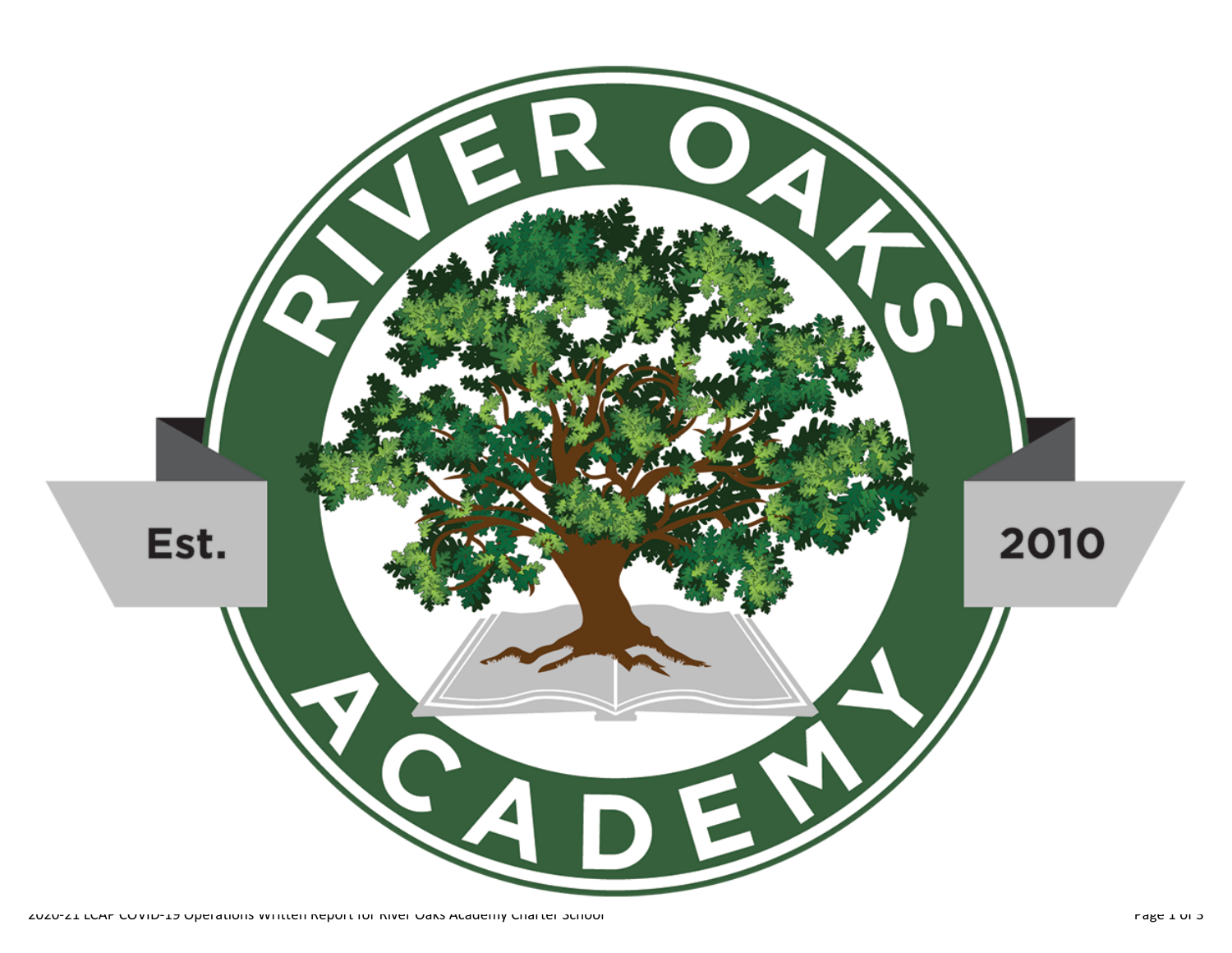## **COVID-19 Operations Written Report for River Oaks Academy Charter School**

| Local Educational Agency (LEA)<br>Name                | Contact Name and Title | <b>Email and Phone</b>                        | Date of Adoption |
|-------------------------------------------------------|------------------------|-----------------------------------------------|------------------|
| River Oaks Academy Charter School   Claudia Weintraub | <b>Director</b>        | claudia.weintraub@roavc.com<br>(805) 777-7999 |                  |

## Descriptions provided should include sufficient detail yet be sufficiently succinct to promote a broader understanding of the changes your LEA has put in place. LEAs are strongly encouraged to provide descriptions that do not exceed 300 words.

Provide an overview explaining the changes to program offerings that the LEA has made in response to school closures to address the COVID-19 emergency and the major impacts of the closures on students and families.

Due to the nature of our program being a personalized learning independent study program, our students were well-placed when River Oaks closed on March 23rd. Our students already had all their materials and were used to working at home. We moved all of our academic support, teacher support, tutoring and some enrichment workshops online. Teachers and staff worked from home and teachers checked in weekly with their students. We immediately started to offer virtual classes and academic support. Some of our teachers tutored online and most of our math support classes also moved online. Most SPED services were offered online as well.

Provide a description of how the LEA is meeting the needs of its English learners, foster youth and low-income students.

Due to the nature of our program, services for our subgroups did not change other than the academic support provided by teachers, which was moved to be virtually. Our EL received their academic support via Zoom by their teachers. We made sure that all of our students had the technology to access the services. Each Coaching Teacher checked with his/her families that they had the technology needed and we handed out loaner laptops when requested. All of our families had access to internet. We had families who have transportation problems and they were happy to have access to online classes and workshops as well as academic support, without having to work out their transportation issues. We continued to offer free breakfasts, however, nobody took advantage of that.

Provide a description of the steps that have been taken by the LEA to continue delivering high-quality distance learning opportunities.

In our program, our students engage in distance learning on a daily basis. Our parents and students were set up to continue to engage in distance learning by participating in distance learning from the moment they joined River Oaks. Therefore, this change was not significant and happened seamlessly. Our teachers moved their academic support online, a variety of enrichment workshops were also provided online as well as tutoring. Services for our SPED students were also moved to online where possible. Most of our students worked daily and turned in work to their Coaching Teacher. Coaching teachers checked in with their students weekly and even more frequently when needed. We